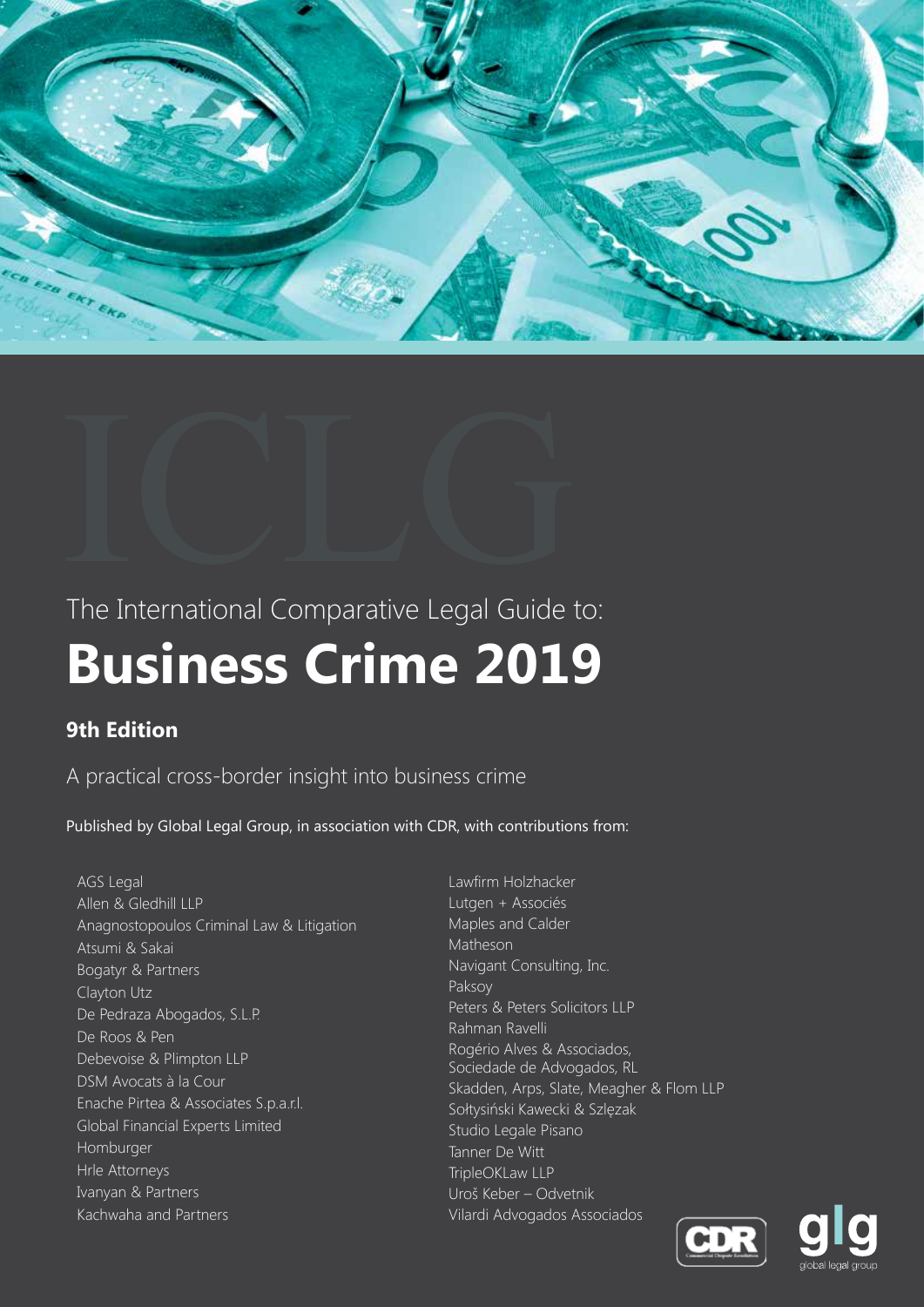#### The International Comparative Legal Guide to: Business Crime 2019



**Contributing Editors** Keith Krakaur & Ryan Junck, Skadden, Arps, Slate, Meagher & Flom LLP

**Sales Director** Florjan Osmani

**Account Director** Oliver Smith

**Sales Support Manager** Toni Hayward

**Sub Editor** Hollie Parker

**Senior Editors** Suzie Levy Caroline Collingwood

**CEO** Dror Levy

**Group Consulting Editor** Alan Falach

**Publisher** Rory Smith

**Published by**

Global Legal Group Ltd. 59 Tanner Street London SE1 3PL, UK Tel: +44 20 7367 0720 Fax: +44 20 7407 5255 Email: info@glgroup.co.uk URL: www.glgroup.co.uk

**GLG Cover Design** F&F Studio Design

**GLG Cover Image Source** iStockphoto

**Printed by**

Ashford Colour Press Ltd September 2018

Copyright © 2018 Global Legal Group Ltd. All rights reserved No photocopying

**ISBN** 978-1-912509-33-1 **ISSN** 2043-9199

#### **Strategic Partners**





#### General Chapters:

| -1             | Has There Been a Sea Change in the U.K.'s Regulatory Framework to Tackle Corporate Crime? -                                                              |    |
|----------------|----------------------------------------------------------------------------------------------------------------------------------------------------------|----|
|                | Elizabeth Robertson & Vanessa McGoldrick, Skadden, Arps, Slate, Meagher & Flom LLP                                                                       |    |
| 2              | UK vs US: an Analysis of Key DPA Terms and their Impact on Corporate Parties – Karolos Seeger $\&$<br>Bruce E. Yannett, Debevoise & Plimpton LLP         | 6  |
| 3              | <b>The Business Crime Landscape</b> – Aziz Rahman & Nicola Sharp, Rahman Ravelli                                                                         | 14 |
| $\overline{4}$ | The Developing Partnership Between Financial Institutions and Law Enforcement –<br>Claiborne (Clay) W. Porter & Robert Dedman, Navigant Consulting, Inc. | 20 |
| 5.             | Transforming Culture in Financial Services – A Solution Driven by Banking Experts –<br>Molly Ahmed & David Szmukler, Global Financial Experts Limited    | 26 |

#### Country Question and Answer Chapters:

| 6              | <b>Australia</b>              | Clayton Utz: Tobin Meagher & Andrew Moore                                                  | 31  |
|----------------|-------------------------------|--------------------------------------------------------------------------------------------|-----|
| $\overline{7}$ | <b>Brazil</b>                 | Vilardi Advogados Associados: Celso Sanchez Vilardi &<br>Luciano Quintanilha de Almeida    | 41  |
| 8              | <b>British Virgin Islands</b> | Maples and Calder: Alex Hall Taylor & David Welford                                        | 49  |
| 9              | <b>Cayman Islands</b>         | Maples and Calder: Martin Livingston & Adam Huckle                                         | 57  |
| 10             | <b>England &amp; Wales</b>    | Peters & Peters Solicitors LLP: Hannah Laming & Miranda Ching                              | 69  |
| 11             | <b>France</b>                 | Debevoise & Plimpton LLP: Antoine Kirry & Alexandre Bisch                                  | 77  |
| 12             | Germany                       | AGS Legal: Dr. Jan Kappel & Dr. Jan Ehling                                                 | 88  |
| 13             | <b>Greece</b>                 | Anagnostopoulos Criminal Law & Litigation: Ilias G. Anagnostopoulos $\&$<br>Jerina Zapanti | 96  |
|                | 14 Hong Kong                  | Tanner De Witt: Philip Swainston & Billy Tang                                              | 106 |
|                | 15 India                      | Kachwaha and Partners: Ashok Sagar & Sumeet Kachwaha                                       | 117 |
|                | 16 Ireland                    | Matheson: Claire McLoughlin & Karen Reynolds                                               | 129 |
| 17             | <b>Italy</b>                  | Studio Legale Pisano: Roberto Pisano                                                       | 141 |
| 18             | Japan                         | Atsumi & Sakai: Masataka Hayakawa & Kumpei Ohashi                                          | 152 |
| 19             | Kenya                         | TripleOKLaw LLP: John M. Ohaga & Leyla Ahmed                                               | 163 |
|                | 20 Liechtenstein              | Lawfirm Holzhacker: Gerhard R. Holzhacker                                                  | 171 |
|                | 21 Luxembourg                 | DSM Avocats à la Cour, Lutgen + Associés: Marie-Paule Gillen &<br>Marie Marty              | 183 |
|                | 22 Netherlands                | De Roos & Pen: Niels van der Laan & Jantien Dekkers                                        | 191 |
|                | 23 Poland                     | Sołtysiński Kawecki & Szlęzak: Tomasz Konopka                                              | 200 |
|                | 24 Portugal                   | Rogério Alves & Associados, Sociedade de Advogados, RL: Rogério Alves                      | 210 |
|                | 25 Romania                    | Enache Pirtea & Associates S.p.a.r.l.: Madalin Enache & Simona Pirtea                      | 221 |
|                | 26 Russia                     | Ivanyan & Partners: Vasily Torkanovskiy                                                    | 229 |
| 27             | <b>Serbia</b>                 | Hrle Attorneys: Vladimir Hrle                                                              | 241 |
|                | 28 Singapore                  | Allen & Gledhill LLP: Jason Chan Tai-Hui & Evangeline Oh JiaLing                           | 249 |
|                | 29 Slovenia                   | Uroš Keber – Odvetnik: Uroš Keber                                                          | 257 |
| 30             | <b>Spain</b>                  | De Pedraza Abogados, S.L.P.: Mar de Pedraza & Paula Martínez-Barros                        | 264 |
| 31             | <b>Switzerland</b>            | Homburger: Flavio Romerio & Roman Richers                                                  | 281 |
|                | 32 Turkey                     | Paksoy: Serdar Paksoy & Simel Sarıalioğlu                                                  | 292 |
| 33             | <b>Ukraine</b>                | Bogatyr & Partners: Dr. Volodymyr Bogatyr & Vladyslav Drapii                               | 301 |
|                | 34 USA                        | Skadden, Arps, Slate, Meagher & Flom LLP: Keith Krakaur & Ryan Junck                       | 311 |

**Further copies of this book and others in the series can be ordered from the publisher. Please call +44 20 7367 0720**

#### **Disclaimer**

This publication is for general information purposes only. It does not purport to provide comprehensive full legal or other advice. Global Legal Group Ltd. and the contributors accept no responsibility for losses that may arise from reliance upon information contained in this publication. This publication is intended to give an indication of legal issues upon which you may need advice. Full legal advice should be taken from a qualified professional when dealing with specific situations.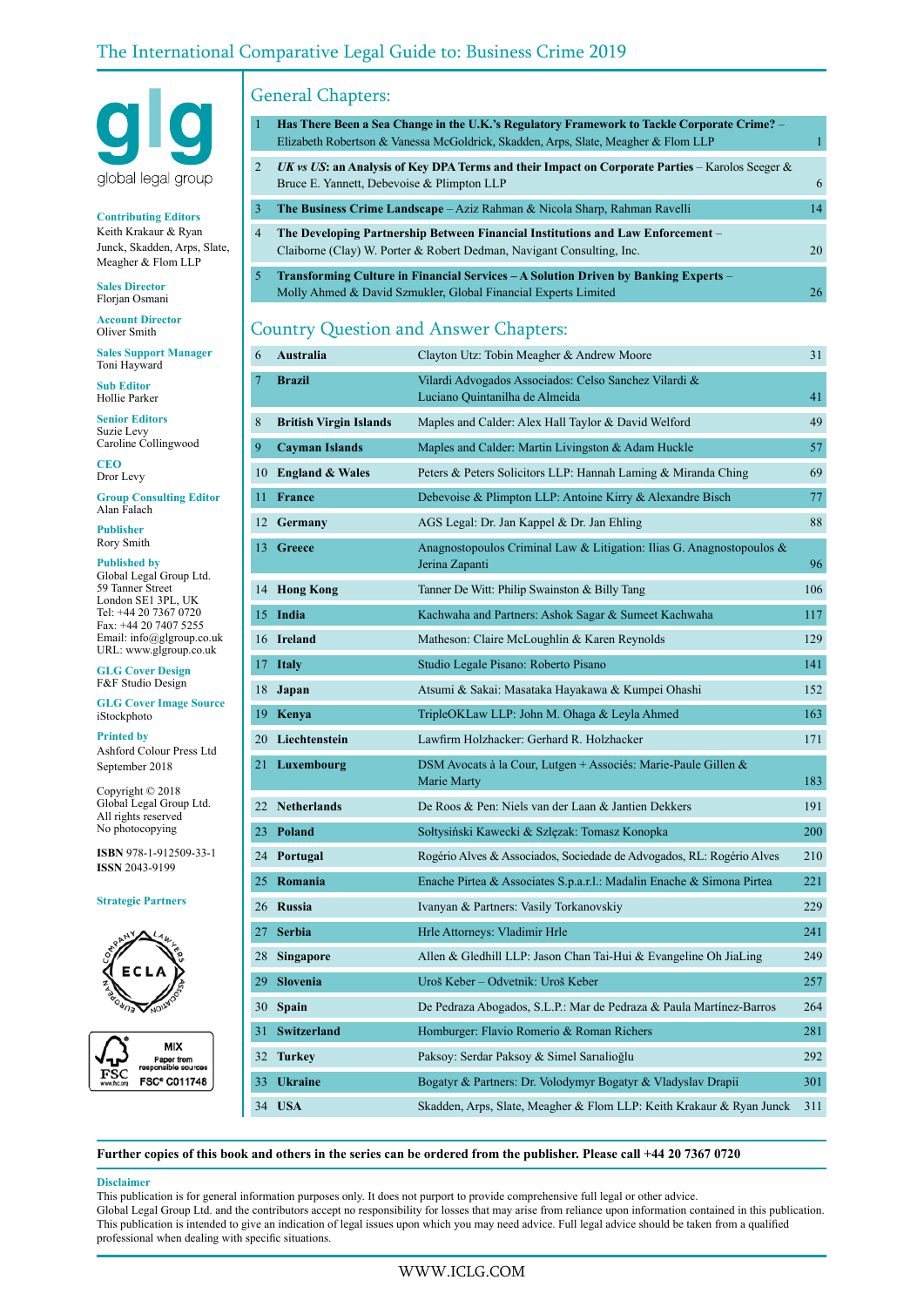### The Developing Partnership Between Financial Institutions and Law Enforcement

Navigant Consulting, Inc.



Claiborne (Clay) W. Porter



Robert Dedman

#### **Introduction**

Financial institutions of all types, regulators, and law enforcement across the globe recognise the vital importance of information sharing in the fight against terrorism and financial crime. Experience has shown that efficient, timely information sharing by a bank, broker-dealer, or a money services business (MSB) with law enforcement can often help prevent a terrorist attack or dismantle a crime syndicate.<sup>1</sup> Indeed, according to the Financial Action Task Force on Money Laundering (FATF), which was founded in 1989 on the initiative of the G7 to develop policies to combat money laundering (ML), "[E]ffective information sharing is one of the cornerstones of a well-functioning anti-money laundering/counterterrorist financing (AML/CTF) framework".

#### **A.** *Required Information Sharing vs. Public-Private Partnerships*

Information sharing through formal reporting requirements and statutorily required committees composed of law enforcement and members of the financial services industry is the typical mechanism through which these entities share information. As a general matter, this method of information sharing is most often in the form of information being passed from the financial institution to law enforcement – the financial institution reports suspicious activity to law enforcement, or another regulatory authority.

Public-private partnerships, on the other hand, are a two-way street. Typically set up in the form of a committee or a working group, these partnerships have representation from both the public sector (federal, state, and/or local law enforcement and regulatory authorities) and the private sector (banks, MSBs, broker-dealers, and other financial institutions). Membership in the partnership may often depend on the committee or working group's area of focus, such as financial crime typologies. Ideally, it is intended that information flows freely in these partnerships among the members, and each member reaps a benefit from participation. For example, if typologies are the focus, banking representatives share information with law enforcement on a specific ML typology they have found in their compliance work. Law enforcement and regulators would in turn share information that would help the bank when identifying certain typologies or schemes related to typologies, which may help the banks adjust and adapt their transaction monitoring or refine how their financial intelligence unit (FIU) is conducting investigations into these typologies, as appropriate.

#### **B. Current Trends in Public-Private Partnerships**

In the United States, statutorily mandated information sharing, such as Suspicious Activity Reports (SARs) and Currency Transaction Reports (CTRs), has existed since the advent of the Bank Secrecy Act (BSA) of 1970. Public-private partnerships between financial institutions and law enforcement, where members of banks and law enforcement convene to discuss current trends in anti-money laundering enforcement, have existed about the same amount of time, though most are informal and often on an *ad hoc* basis.

With the passage of the Uniting and Strengthening America by Providing Appropriate Tools Required to Intercept and Obstruct Terrorism Act of 2001 (USA PATRIOT Act), public-private partnerships have taken on greater importance as financial institutions and law enforcement working to enhance their cooperation in the fight against terrorist financing and financial crime. And in the past five years, as BSA and sanctions enforcement increased, many financial institutions have been requesting a greater emphasis to be placed by the U.S. government on public-private partnerships.

Outside of the U.S., the concept of public-private partnerships has already taken root, as foreign banking regulators crack down on money laundering and terrorist financing (ML/TF) in their jurisdictions and regulators become more active.

The intent of this chapter is to identify the current information sharing mechanisms and the public-private partnerships existing today and offer potential reforms designed to further improve the process. To be sure, informal and confidential public-private partnerships addressing immediate threats are always taking place – this chapter, however, is devoted to public partnerships that address systemic ML/TF compliance efforts.

#### **History of Information Sharing Between Financial Institutions and Law Enforcement**

Information sharing can be divided into two broad categories: statutorily mandated information sharing; and information sharing in the form of public-private partnerships, where law enforcement and industry come together to discuss matters such as certain ML typologies, risks, and best practices for prevention. These partnerships are formal and informal – from organised meetings with select bank members to informal exchanges of information between a broad range of financial institutions and law enforcement.<sup>2</sup> As public-private partnerships have grown in value and sophistication, they now often appear to be at the forefront of proposed reforms in the U.S. and the focus of some foreign law enforcement initiatives to tackle financial crime.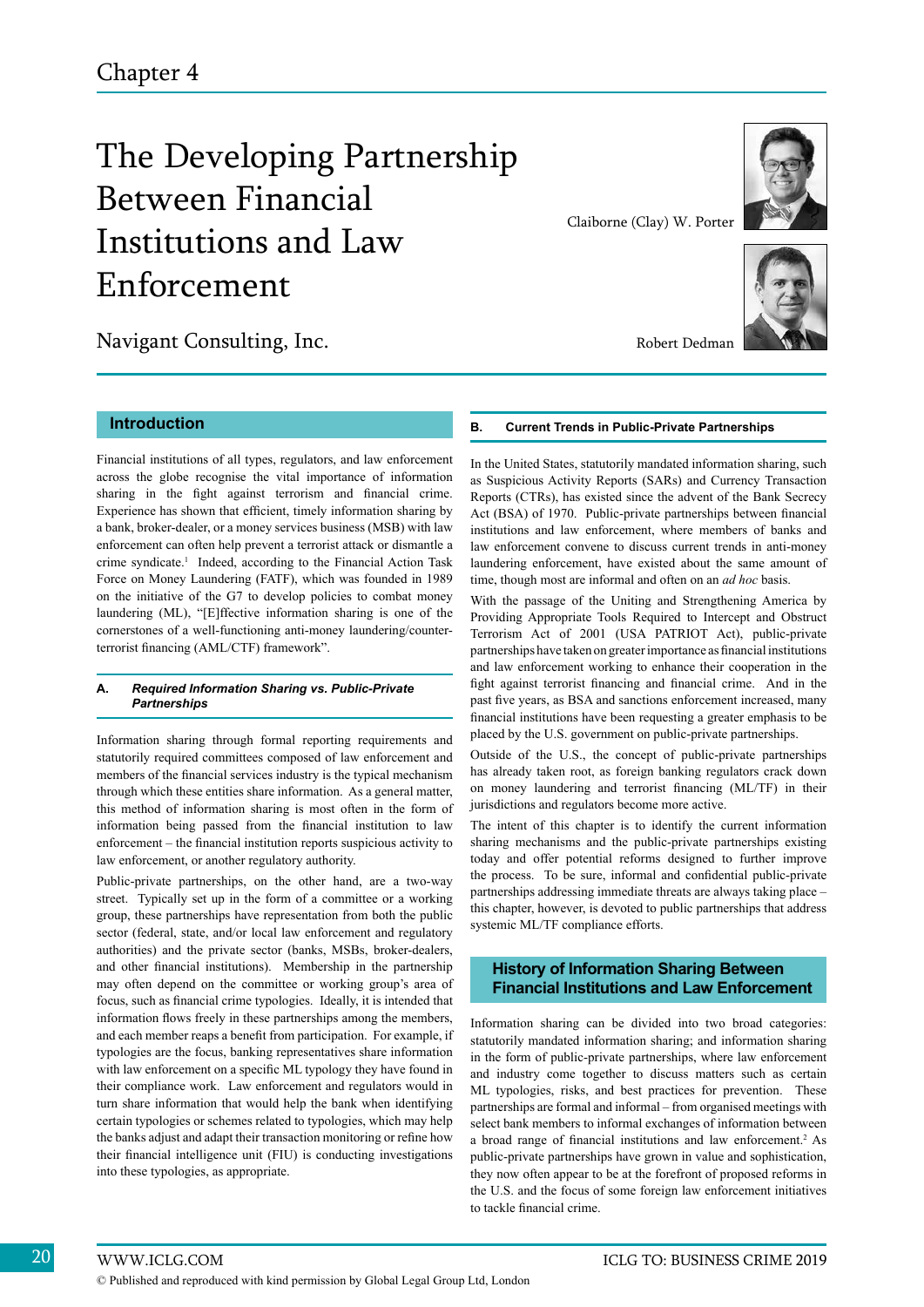#### **A. Mechanisms for Sharing Information between Financial Institutions and Law Enforcement**

In the U.S. and the United Kingdom, statutorily mandated information sharing between law enforcement and financial institutions is a linchpin of AML/CTF law.

#### **1. United States:The Role oftheBSAand the USAPATRIOT Act Section 314(a)**

In the U.S., the BSA and the USA PATRIOT Act both explicitly mandate information sharing with law enforcement.3 The filing of SARs, first required in the BSA and then further expanded in the USA PATRIOT Act, are for the direct benefit of law enforcement and other public-sector enforcement authorities.<sup>4</sup> For example, Section 314(a) of the USA PATRIOT Act specifically states that a federal, state, local, or foreign law enforcement agency investigating ML/TF may request that the U.S. Department of the Treasury, Financial Crimes Enforcement Network (FinCEN)<sup>5</sup> solicit, on its behalf, certain information from a financial institution or a group of financial institutions.<sup>6</sup> Since 2015, FinCEN has sought to enhance the standard 314(a) requests with case-specific contextual briefing for institutions assessed by FinCEN to possess relevant data. Typically, 314(a) contextual briefings take place approximately every six weeks with up to 10 cases reviewed each year.<sup>7</sup>

Another example of U.S. statutorily mandated information sharing is the Bank Secrecy Act Advisory Group (BSAAG). In March 1994, BSAAG was established by the U.S. Treasury Department pursuant to the Annunzio-Wylie Anti-Money Laundering Act of 1992. The BSAAG serves as a forum for the financial industry, regulators, and law enforcement to communicate about how SARs, CTRs, and other BSA reports are used by law enforcement and how the record keeping and reporting requirements can be improved in an effort to enhance their utility while minimising costs to financial institutions. BSAAG organisation members are selected by the secretary of the treasury to serve a three-year term with an individual designee of the organisation representing that member at biannual plenary meetings.<sup>8</sup>

#### **2. United Kingdom: Section 7 of the Crime and Courts Act 2013**

Like the U.S. and other jurisdictions, there is always formal and informal sharing of information between UK law enforcement and UK financial services firms. Of particular note, the Crime and Courts Act 2013 established the National Crime Agency (NCA), which replaced the Serious Organised Crime Agency, and includes a section that explicitly allows disclosure of information to the NCA if the disclosure is made for the purposes of the exercise of any NCA function. Section 7, which allows the NCA to share information with third parties, is also the legal basis for the NCA's participation in one of the leading information sharing public-private partnerships in the UK, the Joint Money Laundering Intelligence Taskforce  $(JMLIT).<sup>9</sup>$ 

In February 2015, the JMLIT was established as an NCA initiative created in public-private partnership with the financial sector to tackle high-end ML. It was developed with partners in government, the British Bankers' Association, law enforcement, and over 20 major UK and international banks. A management board oversees JMLIT's activities and reports to the Financial Sector Forum,<sup>10</sup> the NCA, and the Financial Conduct Authority (FCA), with ultimate oversight by the UK Home Office, a ministerial department supported by more than 30 agencies and public bodies.<sup>11</sup> The JMLIT's primary objectives are to:

- a. Improve the collective understanding of the ML threat (Detect).
- b. Inform the prosecution and disruption of ML activity (Disrupt).

The JMLIT's two main working groups, the Operational Group and the Expert Working Group, seek to identify vulnerabilities in the UK AML/CTF system. Specifically, in 2016 and 2017, the JMLIT and its groups were credited with multiple operational outcomes, including 63 arrests of individuals suspected of money laundering and the forfeiture of 7 million pounds of suspected criminal funds.<sup>12</sup>

#### **3. Suspicious Transaction Reporting Globally**

Like the U.S. and the UK., many countries' AML/CTF laws include a requirement to share information with law enforcement and/or regulatory authorities. In fact, the legislative requirement to report suspicious activity to law enforcement entities is almost universal. Nearly all FATF-member countries have enacted legislation to require:

- a. The criminalisation of money laundering.
- b. Reporting of suspicious transactions.
- c. The establishment of an FIU.
- d. International law enforcement cooperation and information exchange agreements with non-U.S. governments.

It should be noted that the establishment of such legislation, however, does not necessarily imply full compliance with international standards.<sup>13</sup>

For a chart of countries requiring the filing of suspicious transaction reports and the AML/CTF legislation for each country, *see*  **Appendix A**.

#### **B. FATF's Consolidated Standards on Information Sharing and Existing Public-Private Partnerships**

Internationally, many countries are stepping up information sharing between public-private entities in response to nearly 30 FATF recommendations and the requirements of seven Immediate Outcomes in the FATF Methodology for assessing effectiveness.14 In particular, FATF's recommendations focus on facilitating access to, and sharing of, beneficial ownership information and relevant information on nonprofit organisations.

#### **1. Specific FATF Recommendations on Information Sharing**

FATF recommends that financial institutions and their directors, officers, and employee should be:

- a. Protected by law from criminal and civil liability for breach of any restriction on disclosure of information imposed by contract or by any legislative, regulatory, or administrative provision, if they report their suspicions in good faith to the applicable FIU.
- b. Prohibited by law from disclosing or tipping off the fact that a suspicious transaction report or related information is being filed with the  $FHJ<sup>15</sup>$

#### **2. Notable Public-Private Partnerships and Best Practices**

Six countries currently have public-private partnerships consistent with FATF recommendations worth noting here: Australia; Canada; Hong Kong; Singapore; the UK; and the U.S. Of these six, Australia and the UK provide interesting examples of the public-private information sharing partnership model. The other partnerships, such as the U.S.'s BSAAG, will be discussed below. For a detailed breakdown and comparison of the six countries' public-private partnerships, and their potential limitations, *see* **Appendix B**.

a. Australia's Fintel Alliance

To date, the Fintel Alliance appears to be the only example where law enforcement and industry participants are colocated in "hubs" and have access to analytical IT resources. Such a setup likely has been key to the Fintel Alliance's success as it provides for "actionable real-time intelligence".<sup>16</sup> Publicly launched in March 2017, the Fintel Alliance is led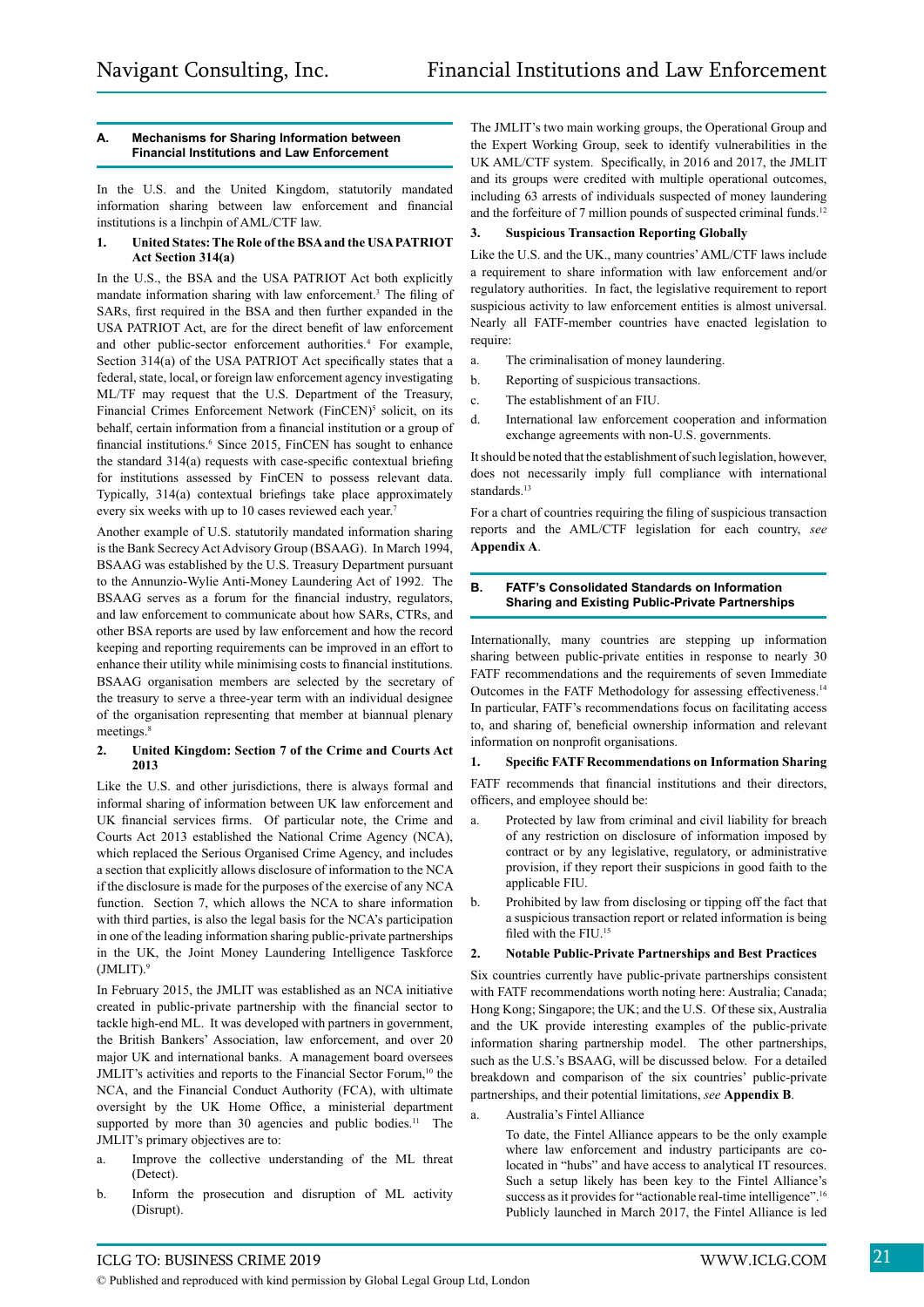by the Australian Transaction Reports and Analysis Centre (AUSTRAC), which serves as the Australian FIU, as a public-private partnership between government agencies and private financial institutions. The Fintel Alliance partnership includes AUSTRAC, as the supervisor, six banks, a major digital money transmitter, a money-service bureau, and multiple law enforcement agencies. The Fintel Alliance also invites international law enforcement authorities to engage as members of the Operations Hub (see below), such as the UK's NCA.

Additionally, the Fintel Alliance consists of "Operations Hubs" and "Innovation Hubs", which allow law enforcement and financial industry professionals to collaborate on cases and engage in focused dialogue, as well as to work on "creative business models and design new AML/CTF controls in their changing environments."17 Such collaboration also is designed to build trust and confidence among the participants.

b. UK's JMLIT

A key element of any successful partnership is a consensus on goals and objectives among the participants and stakeholders. Tackling financial crime seems to be no different. A coherent strategic approach among the participating public-private institutions appears to be of critical importance. The UK's JMLIT is an example of such a functional strategic alignment, as the JMLIT's thematic priorities follow from the UK National Risk Assessment<sup>18</sup> process. Specifically, the JMLIT's priorities reflect strategic law enforcement priorities and consultation with regulated entities on threat prioritie*s*.

#### **Existing Practices**

Public-private partnerships may take on many forms and shapes, and there does not appear to be a one-size-fits-all type of structure that can work for all nations and institutions with varying profiles and footprints. Financial institutions may establish relationships directly with their local law enforcement agencies. Regulators and governing bodies may seek support from their international peers who are farther along in building their AML/CTF regimes.

Certain elements, however, frequently emerge as best practices in the public-private information sharing model. In addition to realtime access, co-location, and the strategic alignment of goals and priorities, common themes among successful partnerships include the following:

#### **A. Tone-at-the-Top**

Tone-at-the-top has shown to be a cornerstone of a successful national financial information sharing partnership, just like it is a foundation of an effective and functional AML/CTF compliance programme. High-level support from political and business stakeholders is one of the key principles of a successful financial information sharing partnership programme. A mandate for the public-private partnerships seems to help enable the participants to work under a shared objective and dedicate significant resources and efforts.<sup>19</sup>

For example, the UK Home Secretary sets the tone-at-the-top by mandating relevant enforcement agencies to engage with JMLIT. Additionally, JMLIT's crossover of personnel between the publicprivate sector has seemed to help facilitate trust and confidence, as well as alignment of national law enforcement, private sector, and JMLIT priorities.<sup>20</sup>

#### **B. Robust Governance Structures and Oversight**

Examples of well-designed public-private working arrangements include:

- 1. JMLIT's Management Board: fulfils governance functions and reports to the Financial Sector Forum, which consists of senior leaders from regulators, government, banks, and other stakeholders.
- 2. Fintel Alliance: publishes a detailed Member Protocol, covering objectives, governance, information security, vetting, and dispute resolution arrangements.
- 3. The FinCEN Exchange: a voluntary public-private information sharing partnership for law enforcement and financial institutions that aims for law enforcement and FinCEN to share typologies learned on illicit finance threats with financial institutions to help them identify illicit activity and for the financial institutions to provide law enforcement with feedback on SARs.<sup>21,22,23</sup>

#### **C. Technology and Analytical Capability**

The use of technology is also a key part of a financial information sharing partnership design. Experience has shown that AML/CTF partnerships are more likely to be successful when they use and aspire to develop new technological solutions for real-time threat sharing and responses to information requests. For example, one of the key missions of the Fintel Alliance is to enable innovative systems of financial transactions and payments to emerge through its Innovation Hub. The Fintel Alliance also benefits from a dedicated Foundations Program Board, which helps shape its strategic direction, including IT innovation and tools.<sup>24</sup>

#### **Suggested Enhancements in the U.S.**

In the U.S., true public-private partnerships appear to be in the very beginning stages of formation, with the contours yet to be decided. The FinCEN Exchange is a helpful start and will hopefully be a harbinger of more public-private partnerships. As these initiatives crystallise into full partnerships, the following recommendations will maximise their usefulness.

#### **A. Real-Time Dialogue and Feedback Loops**

Real-time dialogue and a consistent feedback loop between law enforcement and private sector financial institutions.

#### *Feedback Loops*

A true public-private partnership will be a continuous feedback loop – a two-way street – where feedback from law enforcement and regulators to financial institutions on whether the SARs they are filing, and the typologies they are using, are relevant and useful to investigations, and financial institutions are adjusting approaches and sharing additional information based on the law enforcement feedback. The need for a better feedback loop between law enforcement and regulatory authorities and the private sector is not a new recommendation for reform, but it grows increasingly necessary in today's environment. For example, the Clearing House<sup>25</sup> recently suggested that better coordination and communication between law enforcement and financial institutions would help "reconcile competing U.S. government priorities and align their effect on financial institutions, while creating efficiencies".<sup>26</sup>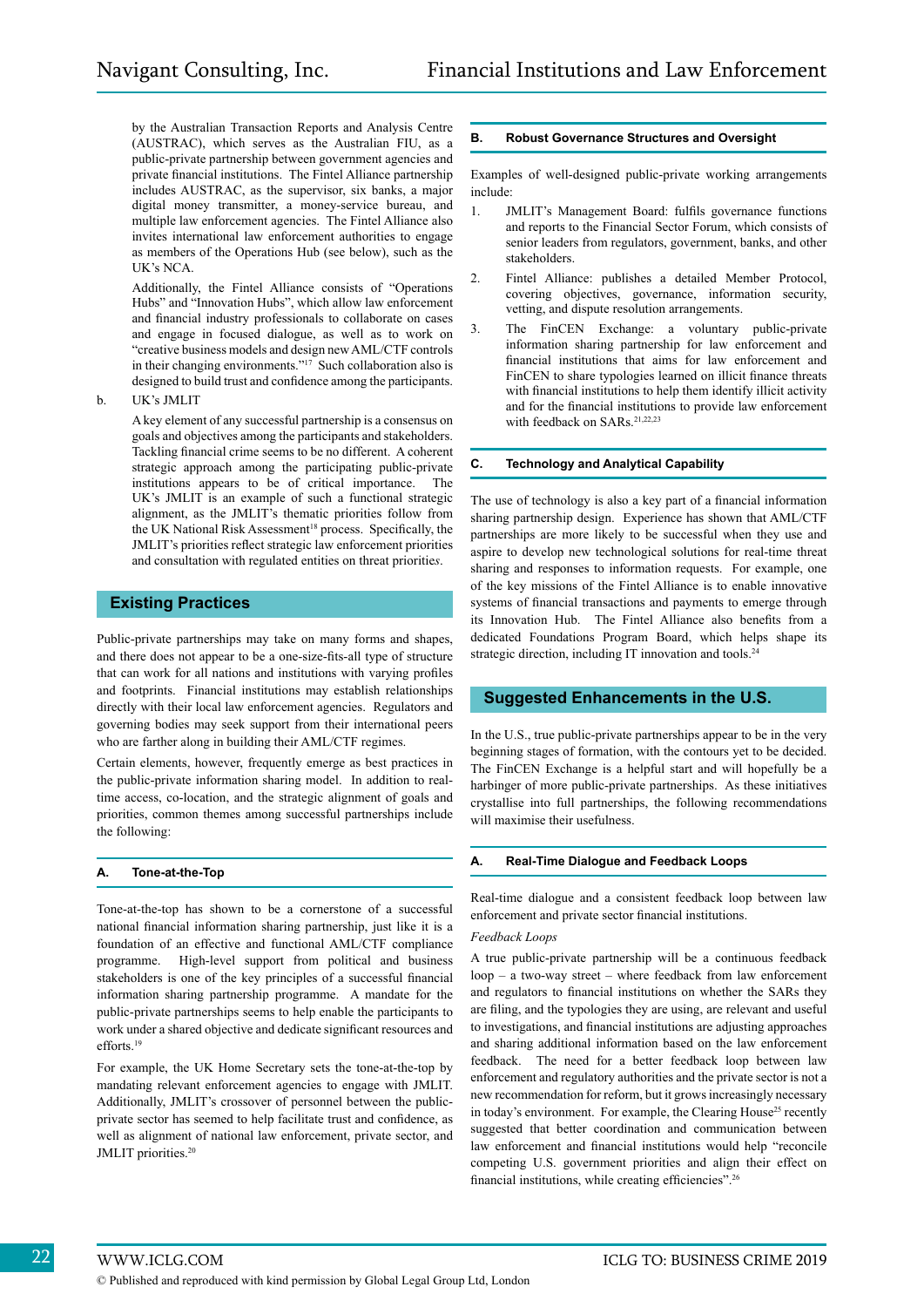In addition to feedback to financial institutions on what is useful (and not useful) in their SAR filings, regularly scheduled meetings among financial institutions and law enforcement where law enforcement highlights highly valuable SARs (on an anonymous basis), or where there is concern that highlighting a particular SAR may reveal an investigation, highlight the typology of a certain scheme found in the SAR and further discuss the portion of the transaction that the bank cannot see (anonymously). These meetings could provide the private sector invaluable information on how to conduct their reviews and investigations of potentially suspicious activity.

#### **B. The FIU "Sandbox" and Safe Harbor**

Forming effective public-private partnerships may require some legislative fixes and cooperation among the various regulators and law enforcement agencies.

#### **1. Legislative Recommendations and Remedies**

Industry professionals and organisations, including the Clearing House, have suggested that FinCEN propose amendments to the Safe Harbor provision in the USA PATRIOT Act. Recommended amendments include a broader definition of activity to include other types of crime and a broader scope of parties covered by Safe Harbor, including technology companies and other nonfinancial services firms.<sup>27</sup> These amendments are designed to assist the private sector by clearly stating the boundaries around what information may be shared and with whom, and what information cannot be shared.<sup>28</sup>

Another method proposed by industry professionals and organisations to increase information sharing through legislation is the creation of an FIU "sandbox" – a shared utility or database of SARs and SAR information that could be accessible not just by law enforcement and regulatory authorities, but by certain cleared individuals from private financial institutions. The purpose of the FIU sandbox would be the free exchange of information on potential suspicious individuals and entities for the sole purpose of detecting and preventing financial crime.

#### **2. Other Options**

Other options could include the use of formal agreements or service level agreements among law enforcement, regulators, and financial institutions to allow financial institutions to provide data and information on trends and patterns of observed customer behaviour without liability for potential programme or reporting failures. Another option is the creation of working groups and/or committees dedicated to specific trending topics, such as the use of machine learning in detecting financial crime, which would meet on a regular basis (e.g., monthly) and include representatives from the financial industry, law enforcement, and regulators. A larger working group or committee could also be created to focus on law enforcement and regulatory priorities and trends emerging from ongoing investigations and reviews, like the FinCEN Exchange, to better convey information on these subjects back to private industry. Working through these data privacy concerns will likely always be a challenge with sharing information between law enforcement and the financial services industry and will therefore need to be closely reviewed as sharing agreements are formalised.

#### **Conclusion**

Criminals engaged in money laundering and other financial criminal activity are continuously inventing new ways to try to evade law enforcement and escape detection by financial institutions. For decades such criminals have leveraged inefficiencies and

fragmented information sharing to bolster their illegal activity. To improve the chances of defeating such illegal activity, law enforcement, regulatory, and private-sector responses must come in a similar dynamic and innovative fashion. The current domestic and international information sharing partnership approach appears to be a turning point in the right direction, but continued reform to innovate the frequency and flow of information is necessary and must be imminent. Further, experience has shown that information sharing partnerships can improve their effectiveness by focusing their efforts on building more trust and promoting the free flow of information between public-private institutions, with the intention of taking a collective approach, and broadening to international partnership and information sharing.

#### **Endnotes**

- 1. *See* Keynote address of Antonio Guterres, secretary-general of the United Nations, at the "High-level Conference on Counter-Terrorism", June 28, 2018 ("[T]he top priority is that we must work together"), https://www.un.org/sg/en/ content/sg/speeches/2018-06-28/high-level-conferencecounter-terrorism-remarks. *See also* John S. Pistole, assistant director, Counterterrorism Division, Federal Bureau of Investigation, Comments before the Senate Committee on Banking, Housing, and Urban Affairs on September 25, 2003 ("[P]rivate industry and particularly the financial industry… are literally on the 'front lines' in the financial war on terrorism."), https://www.gpo.gov/fdsys/pkg/CHRG-108shrg20396/html/CHRG-108shrg20396.htm.
- 2. Such informal exchanges include when a bank compliance officer calls a law enforcement agent and makes her aware of a particularly interesting SAR, and when a bank has identified a certain money laundering typology and wishes to brief law enforcement on what the bank is seeing in real time.
- 3. 31 USC 5318(g)(3).
- 4. The BSA and operative regulations require financial institutions to disclose documentation supporting the filing of a SAR to federal, state, and local law enforcement agencies, upon request, provided the agencies have jurisdiction over the entity implicated by the SAR. *See* Dept. of the Treasury, FinCEN Advisory, *SAR Confidentiality Reminder for Internal and External Counsel of Financial Institutions* (FIN-2012-A002, March 2, 2012), https://www.fincen.gov/sites/ default/files/advisory/FIN-2012-A002.pdf.
- 5. FinCEN, the U.S.'s FIU, is the central collection agency and repository for 314(a) requests and responses, as well as SARs filed by U.S. financial institutions.
- 6. Section 314(b), though voluntary, provides financial institutions with the ability to share information with one another for purposes of identifying and, where appropriate, reporting activities that may involve possible terrorist activity or money laundering.
- 7. In 2017, FinCEN expanded the concept of 314(a) contextual briefings into the FinCEN Exchange. The FinCEN Exchange intends to convene regular briefings – approximately once every six to eight weeks – with law enforcement, FinCEN, and financial institutions to exchange targeted information on priority illicit finance threats. Participation in the programme is strictly voluntary and does not introduce any new regulatory requirements. It is unclear which financial institutions will participate in the FinCEN Exchange, or how those institutions will be selected; it is possible that the programme will be invitation-only, at least in the near term, https://www. fincen.gov/resources/financial-crime-enforcement-networkexchange.
- 8. https://www.gpo.gov/fdsys/pkg/FR-2017-12-27/pdf/2017- 27926.pdf.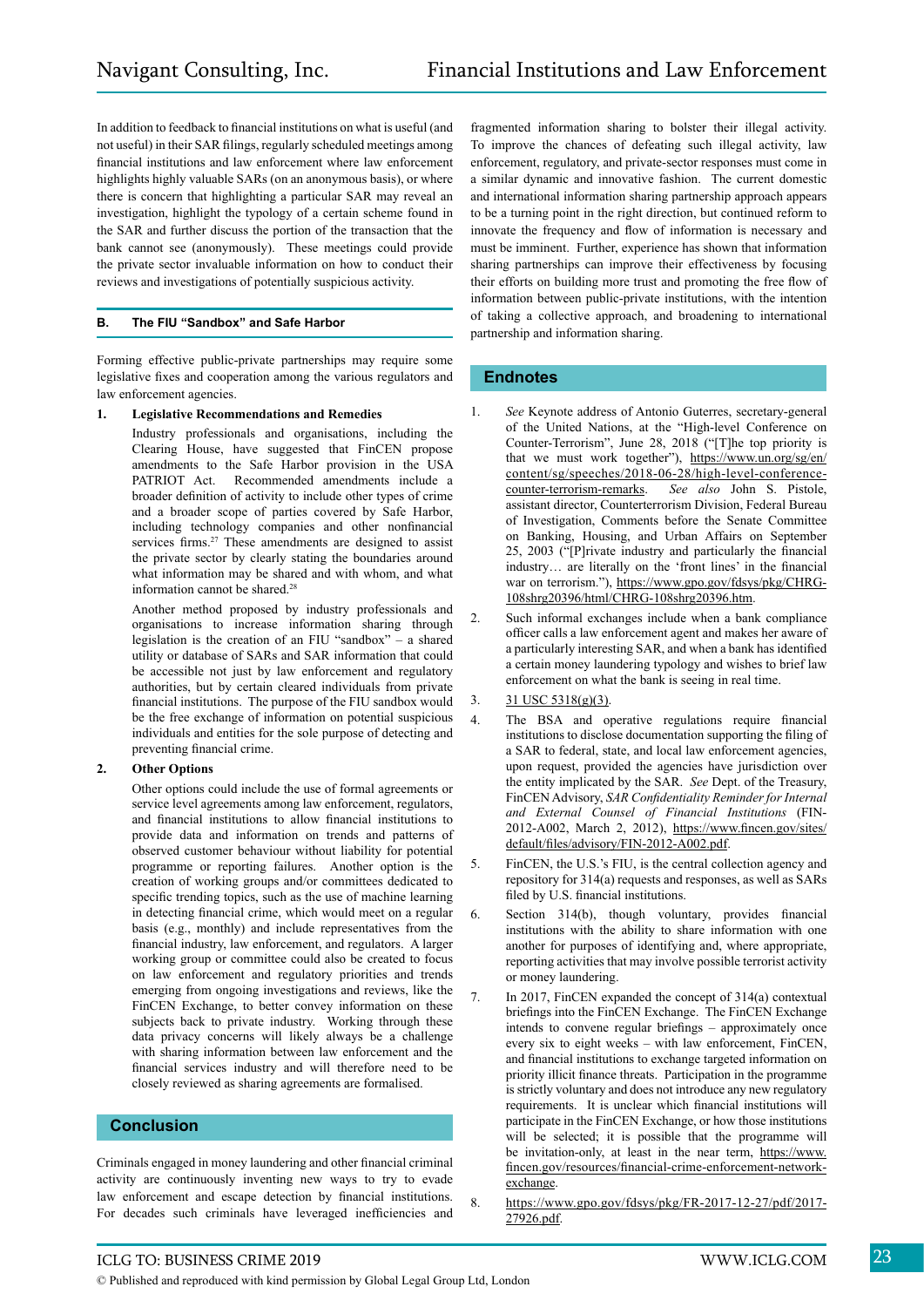- 9. Nick Kochan, "*How Law enforcement is partnering up with banks in AML fight*", Wolters Kluwer, March 9, 2016, http:// www.wolterskluwerfs.com/article/how-law-enforcement-ispartnering-up-with-banks-in-aml-fight.aspx.
- 10. Established by a handful of senior financial services executives in 2000, the Financial Sector Forum is a membership community of like-minded professionals sharing ideas and knowledge with industry peers. The focus of the members is to improve their understanding of the consumer, the marketplace, and their own marketing performance. What makes the forum unique is that it is independent and sector-specific, and communicates through a mix of events, publications, communities, and online resources.
- 11. The Home Office is the lead government department for immigration and passports, drug policy, crime, fire, counterterrorism, and the police, https://www.gov.uk/government/ organisations/home-office/about.
- 12. National Crime Agency, "Joint Money Laundering Intelligence Taskforce (JMLIT)", http://www.nationalcrimeagency.gov. uk/about-us/what-we-do/economic-crime/joint-moneylaundering-intelligence-taskforce-jmlit.
- 13. *See* U.S. Department of State, Bureau for International Narcotics and Law Enforcement Affairs, International Narcotics Control Strategy Report, Volume II, *Money Laundering and Financial Crimes*, March 2017, https:// www.state.gov/documents/organization/268024.pdf. These countries, with the exception of Guinea-Bissau, Haiti, Hong Kong, and Tanzania, also require the reporting of crossborder transactions of currency. Additionally, Bolivia, China, and Iran require the reporting of suspicious transactions, but do not meet other standards.
- 14. FATF consolidated these recommendations related to information sharing in its publication. *See* FATF 2017 Report. At the time of this writing and per the May 18, 2018, FATF Consolidated Assessment ratings, there remain only four (4) jurisdictions that possess a high rating in those same Immediate Outcomes: Australia (IO2); Spain (IO6); Sweden (IO2); and the U.S. (IO10).
- 15. FATF 2017 Report at 20.
- 16. Nick J. Maxwell and David Artingstall, "*The Role of Financial Information-Sharing Partnerships in the Disruption of Crime*", Royal United Services Institute, October 2017 at 15 (RUSI Report), https://rusi.org/sites/default/files/201710\_ rusi the role of fisps in the disruption of crime maxwwell artingstall web 2.pdf.
- 17. *Ibid.* at 16. *See* also "*Fintel Alliance: Innovation Hub*", produced by AUSTRAC, March 2017.
- 18. The UK conducted its first national risk assessment in 2015, then again in 2017, to assess the country's ML and TF risk.
- 19. *See* RUSI Report at 27 and 30.
- 20. *Ibid.*
- 21. https://www.fincen.gov/news/news-releases/fincen-launchesfincen-exchange-enhance-public-private-information-sharing.
- 22. https://www.fincen.gov/resources/fin-exchange/fincenexchange-frequently-asked-questions.
- 23. https://www.moneylaunderingwatchblog.com/2017/12/ information-sharing-exchange-launched-fincen-improvesuspicious-activity-reporting/. Thus far, information shared

at these briefings has helped FinCEN map out and target weapons proliferators, sophisticated global money laundering operations, human trafficking, smuggling rings, corruption, and trade-based money laundering networks.

- 24. *See* RUSI Report at 16.
- 25. The Clearing House is a banking association and payments company that is owned by the largest commercial banks and dates to 1853. The Clearing House Association L.L.C. is a nonpartisan organisation that engages in research, analysis, advocacy, and litigation focused on financial regulation that supports a safe, sound, and competitive banking system.
- 26. *See* "*A New Paradigm: Redesigning the US AML/CTF Framework to Protect National Security and Aid Law Enforcement*", published by The Clearing House, February 2017. (Clearing House Report). Additionally, in October 2009, for instance, the Counter-Terrorism Implementation Task Force (CTITF) of the United Nations recommended that more be done to include the private sector, especially financial institutions, as partners in fighting terrorism financing. Specifically, the CTITF recommended that law enforcement and regulatory authorities "should provide more information and invite more feedback on the implementation, effectiveness, and design of [CTF] measures". *See* CTITF Working Group Report, "*Tackling the Financing of Terrorism*", October 2009, at 10 (Recommendation 32) (CTITF Report). The CTITF further recommended "regular dialogue" be conducted between the public and private sector, to facilitate the design and adoption of appropriate regulation.
- 27. *See* Clearing House Report. Additionally, the Clearing House recommends revising the AML/CTF supervision structure to have FinCEN claim singular responsibility for large financial institutions. The Clearing House Report argues that only about four banks account for almost half of the total amount of SARs filed to FinCEN, https://www.theclearinghouse.org/~/media/ TCH/Documents/TCH%20WEEKLY/2017/20170216\_ TCH\_Report\_AML\_CTF\_Framework\_Redesign.pdf.
- 28. This is also a recommendation from the CTITF. *See* CTITF Report at 9 (Recommendation 28).

#### **Acknowledgment**

The authors wish to thank Tracy Angulo, Alexander Warr, Joseph Frenkel, and Ala Shalimava for their assistance.

#### **Appendices**

#### **Appendix A – Chart of Countries Requiring Suspicious Transaction Reporting**

Appendix A may be found at the following link: https://www. navigant.com/-/media/www/site/insights/gic/2018/businesscrime-2019-appendix-a-8-8-18.pdf?utm\_source=ICLG&utm\_ medium=Appendix%20A&utm\_campaign=Business-Crime-Guide.

#### **Appendix B – Comparison of Public-Private Partnerships in Six Countries**

Appendix B may be found at the following link: https://www. navigant.com/-/media/www/site/insights/gic/2018/businesscrime-2019-apx-b-8-8-18.pdf?utm\_source=ICLG&utm\_ medium=Appendix%20B&utm\_campaign=Business-Crime-Guide.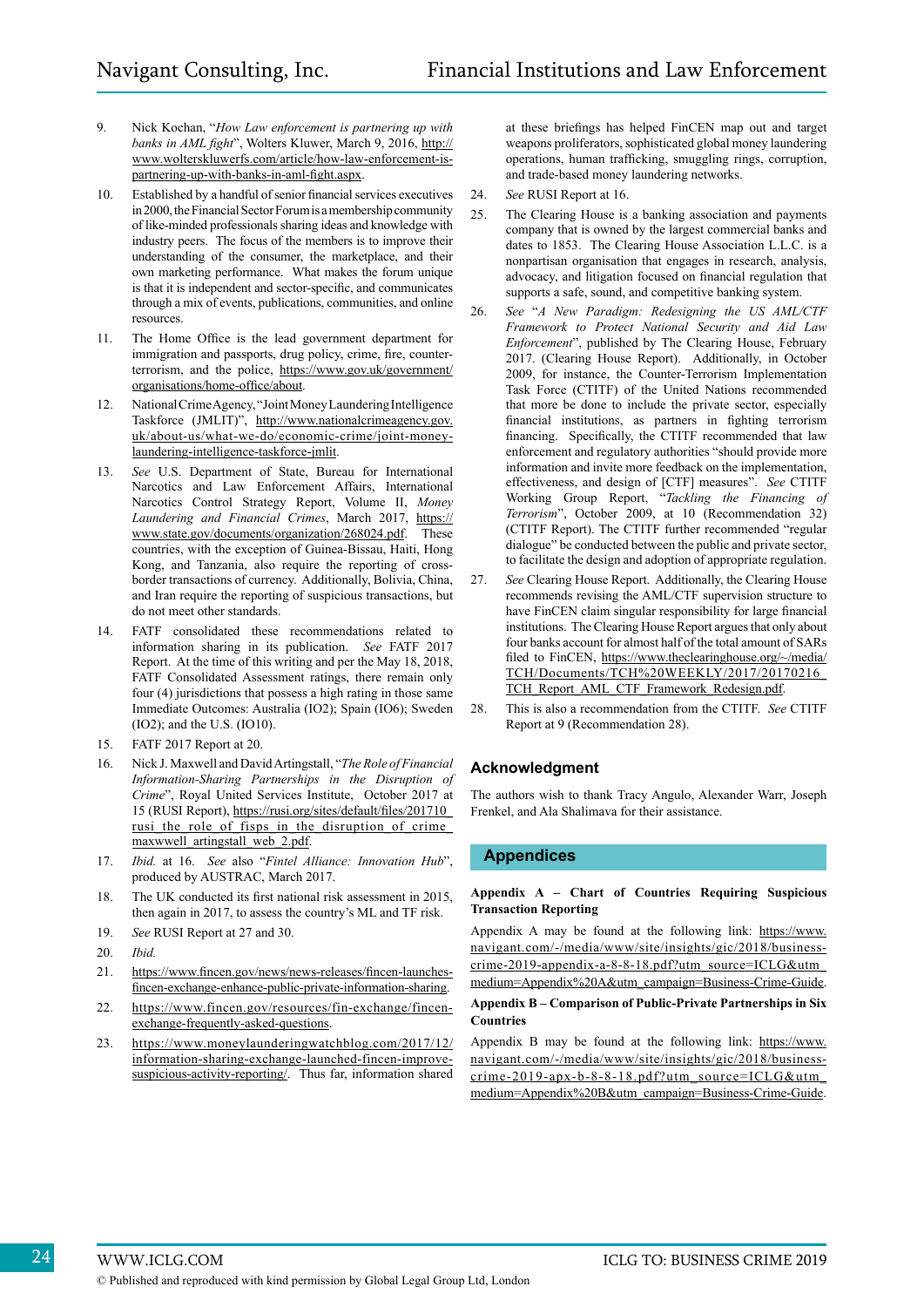

#### **Claiborne (Clay) W. Porter**

Navigant Consulting, Inc. 1200 19th Street, NW Suite 700 Washington, DC 20036 United States

*Tel: +1 202 973 7211 Email: claiborne.porter@navigant.com URL: www.navigant.com*

Claiborne (Clay) W. Porter is Head of Investigations and a Managing Director in the Global Investigations & Compliance practice at Navigant. Through his supervisory roles and as a Trial Attorney in the United States Department of Justice's Money Laundering and Asset Recovery Section (MLARS), Clay gained extensive experience managing complex, international and domestic financial investigations in matters relating to money laundering, the Bank Secrecy Act (BSA)/AML laws and regulations, U.S. economic sanctions, and anticorruption and anti-bribery laws.

#### **Professional Experience:**

Prior to joining Navigant, Clay held several senior positions in MLARS. As the Acting Principal Deputy Chief of MLARS, Clay supervised the work of approximately 150 attorneys and staff in connection with the various litigating, policy and forfeiture program management units within MLARS. Additionally, he supervised the government's efforts to trace, find, and forfeit the proceeds of high level foreign corruption and prosecute the companies and individuals who launder corruption proceeds. Clay also assisted Departmental and interagency policymakers in developing legislative, regulatory, and policy initiatives to combat global illicit finance, in addition to supervising the DOJ's efforts to find and return forfeited criminal proceeds to victims of crime.

As Chief of the Bank Integrity Unit, Clay supervised the attorneys who were leading the Department's efforts to investigate and prosecute, where warranted, companies and their employees who violate the BSA and U.S. economic sanctions laws and regulations, as well as companies and individuals who launder the proceeds of bribery and corruption. Additionally, Clay interacted on a daily basis with US and foreign law enforcement, bank regulators, OFAC, and FinCEN.

#### **Education:**

- Juris Doctorate Tulane: University School of Law.
- Bachelor of Science: Radford University.



#### **Robert Dedman**

Navigant Consulting, Inc. 5<sup>th</sup> Floor, Woolgate Exchange 25 Basinghall Street London, EC2V 5HA United Kingdom

*Tel: +44 20 7015 8712 Email: robert.dedman@navigant.com URL: www.navigant.com*

Rob Dedman is a Senior Director in Navigant's Global Investigations and Compliance practice in London.

#### **Professional Experience:**

Rob joined Navigant from the Bank of England, where from April 2013 he set up the Regulatory Action Division – the Bank of England's enforcement and formal supervisory intervention arm. As Head of that Division, he led the Bank of England's first ever enforcement investigations into misconduct at banks and insurers, achieving significant results against major financial institutions in the UK, and the first ever prohibition of a Chief Executive of a major Bank.

As Head of Division, Rob was the lead adviser on the Prudential Regulation Authority's HBOS Review – a report into the failure of a major UK Bank, and advised Supervisors and Executives (up to Board and Governor level) on significant US criminal and regulatory investigations (including relating to AML, fraud, and anti-bribery and corruption investigations) into major UK financial institutions. He also led the Bank's relationship with enforcers and prosecutors across the globe, including the enforcement relationship with the Financial Conduct Authority, and in relation to investigations carried out by the UK Serious Fraud Office. Rob's role also included advising on the implications (including in relation to privacy) of instances where data held by the regulator had been lost or stolen.

Prior to joining the Bank of England, at the (then) Financial Services Authority, Rob led the legal team responsible for the changes to the UK regulatory system that brought about the creation of the Financial Conduct Authority and the Prudential Regulation Authority.

#### **Education:**

- LPC, Legal Practice: The College of Law, Guildford.
- LL.M, UN Law, Law of Armed Conflict, Humanitarian Intervention, EC Competition Law: King's College London.
- Bachelor of Science (Honours), Law and French: University of Surrey.

## NAVIGANT

Navigant Consulting, Inc. (NYSE: NCI) is a specialised, global professional services firm that helps clients take control of their future. Navigant's professionals apply deep industry knowledge, substantive technical expertise, and an enterprising approach to help clients build, manage, and/or protect their business interests. With a focus on markets and clients facing transformational change and significant regulatory or legal pressures, the firm primarily serves clients in the healthcare, energy, and financial services industries. Across a range of advisory, consulting, outsourcing, and technology/analytics services, Navigant's practitioners bring sharp insight that pinpoints opportunities and delivers powerful results. More information about Navigant can be found at navigant.com.